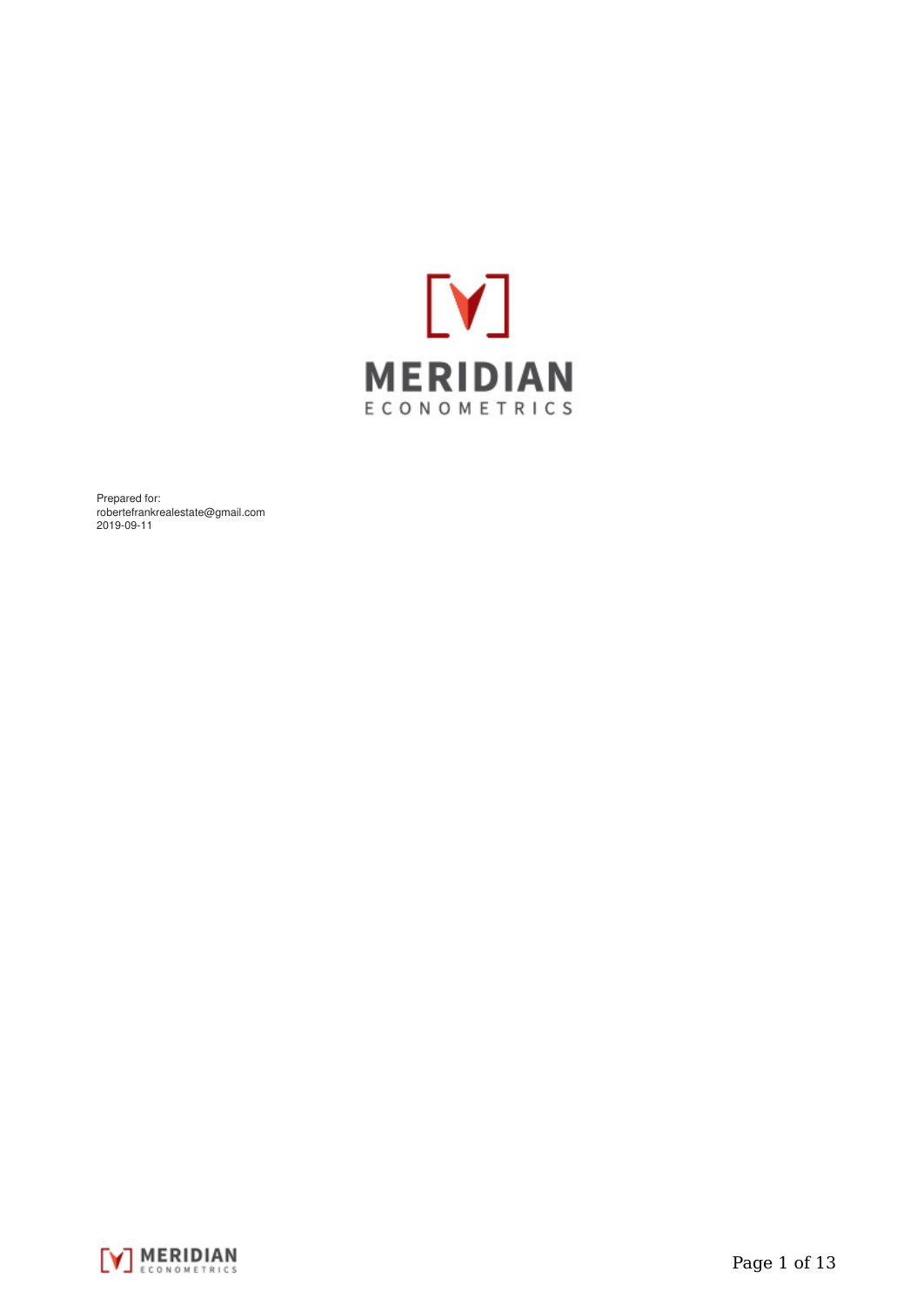# 34786 IL83 Grayslake IL 60030 USA



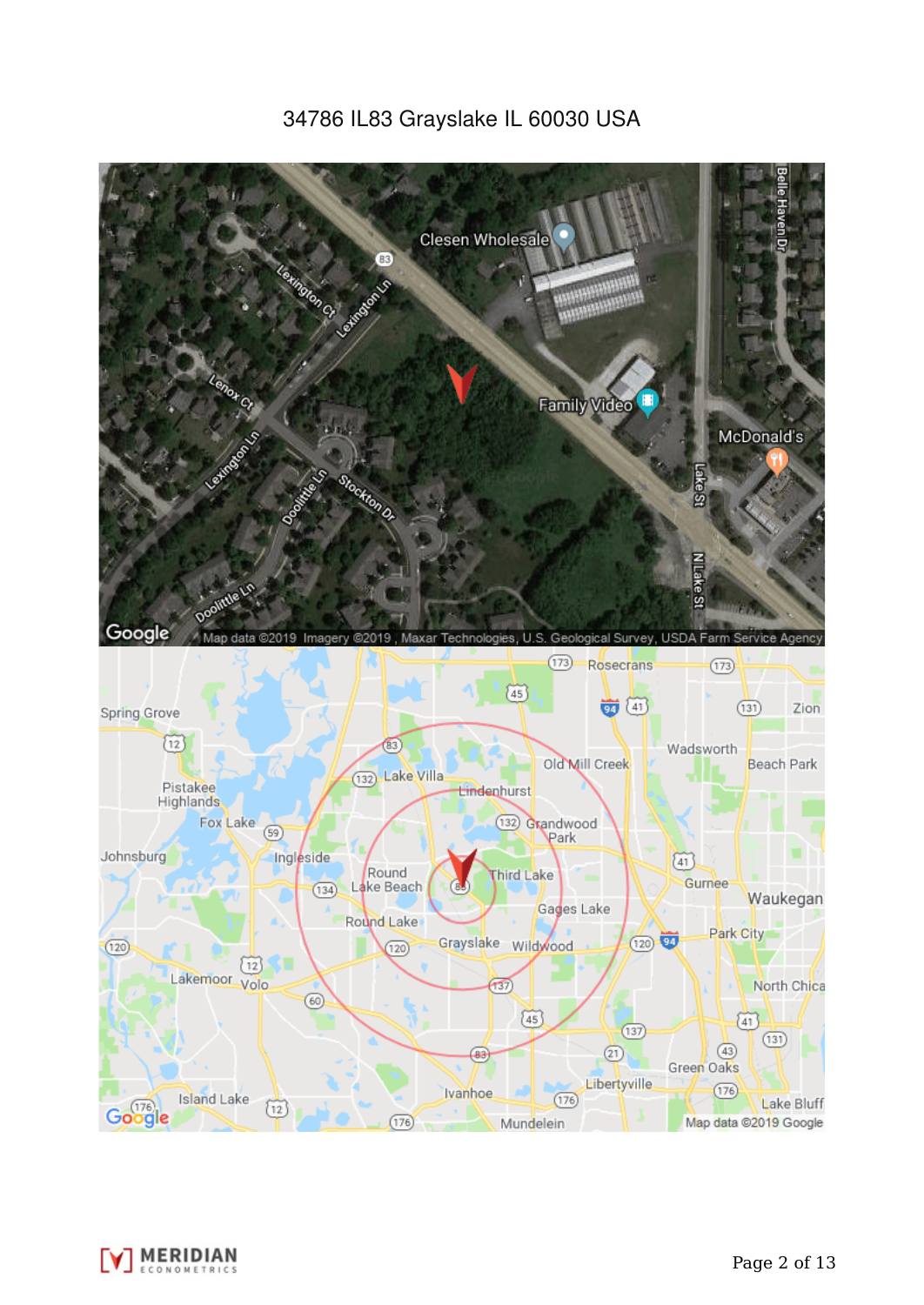Age 1 mi



Age 3 mi



Age 5 mi

| 9 & under 13.5% |
|-----------------|
| 10 - 19 15 4%   |
| 20 - 29 12 4%   |
| 30 - 39 12 7%   |
| 40 - 49 15 3%   |
| 50 - 59 14 5%   |
| 60 - 69 9 3%    |
| 70 - 79 4 4%    |
| 80 & up 2.4%    |



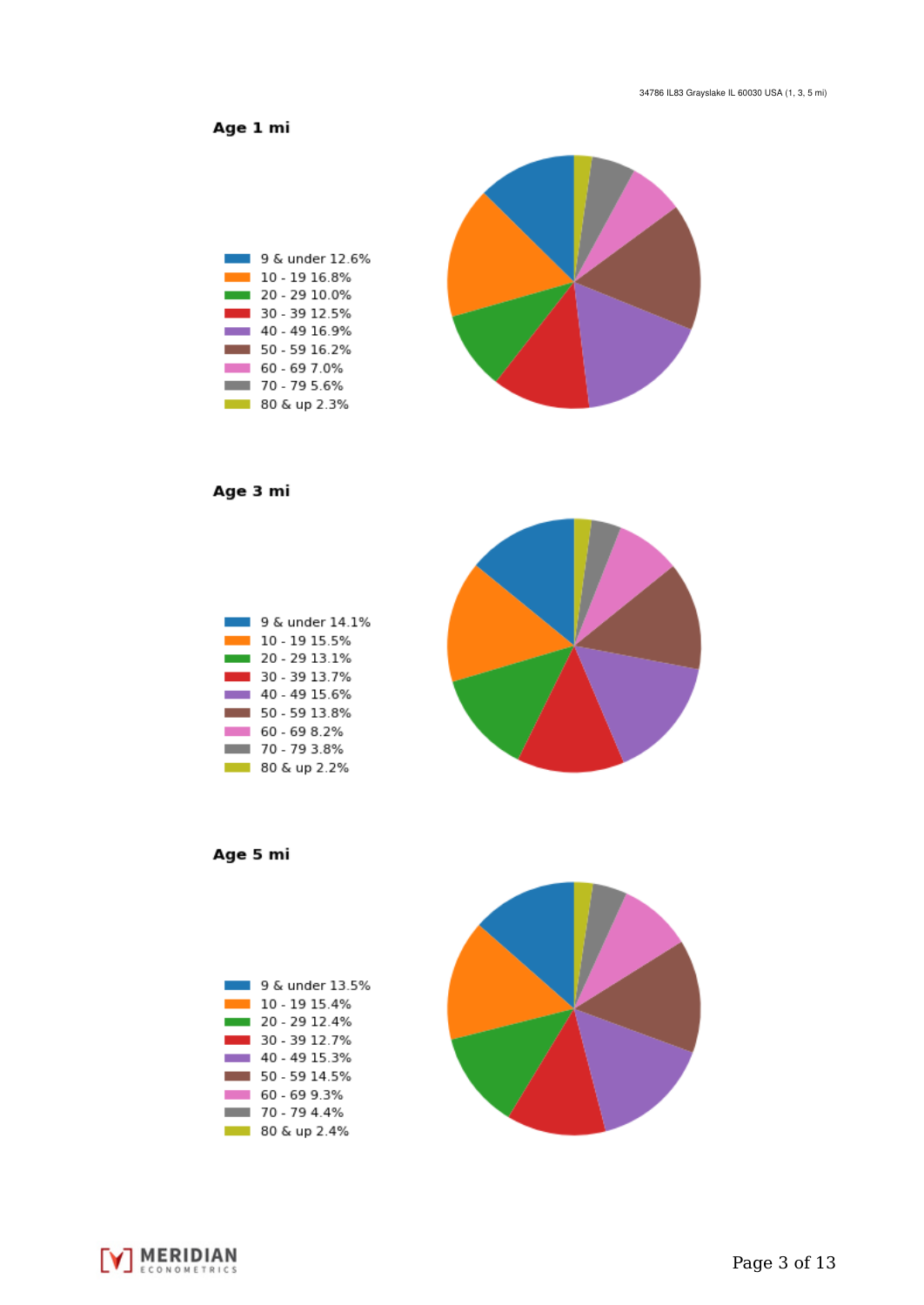## Income 1 mi



#### Income 3 mi





Income 5 mi



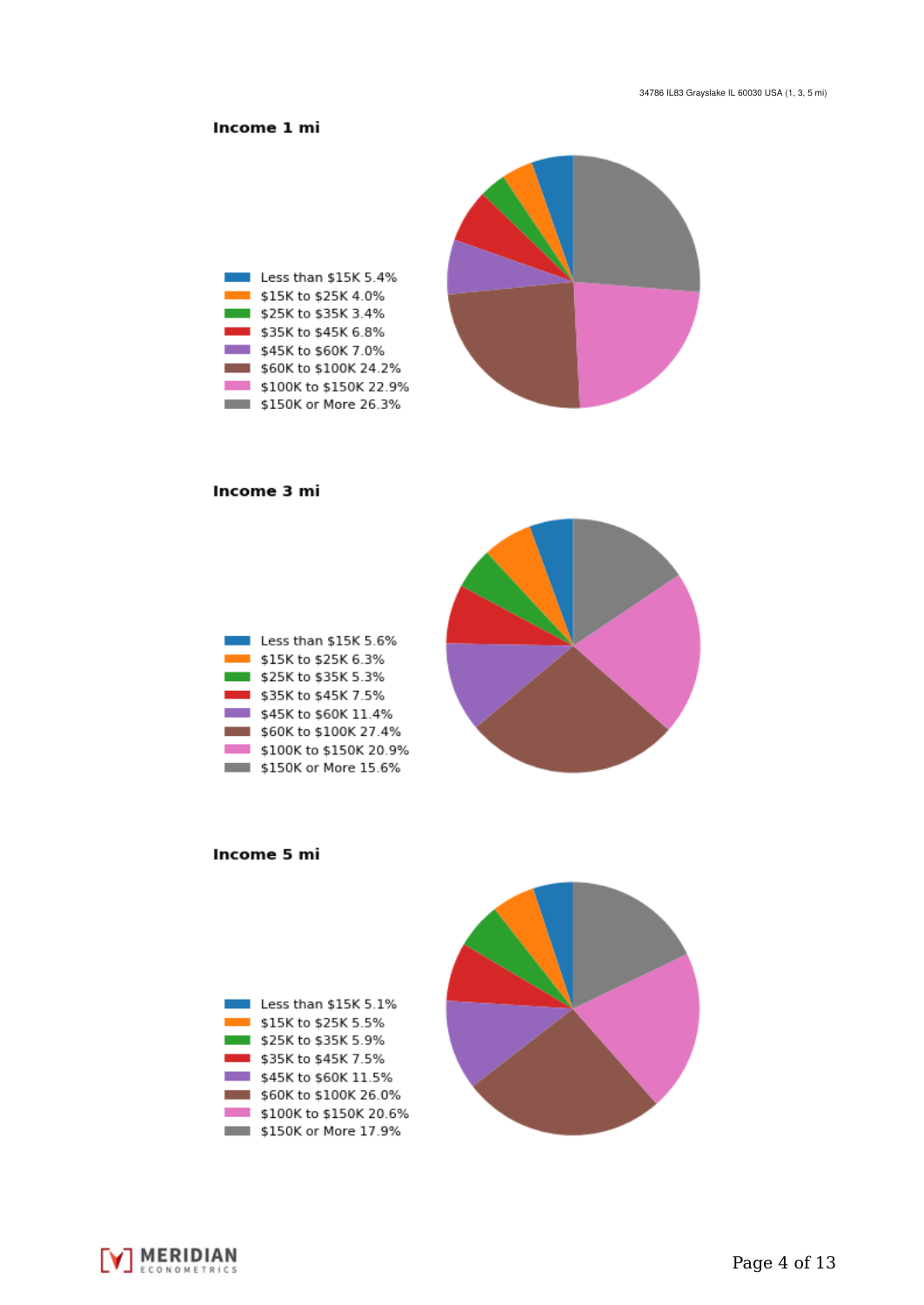



#### Race 3 mi







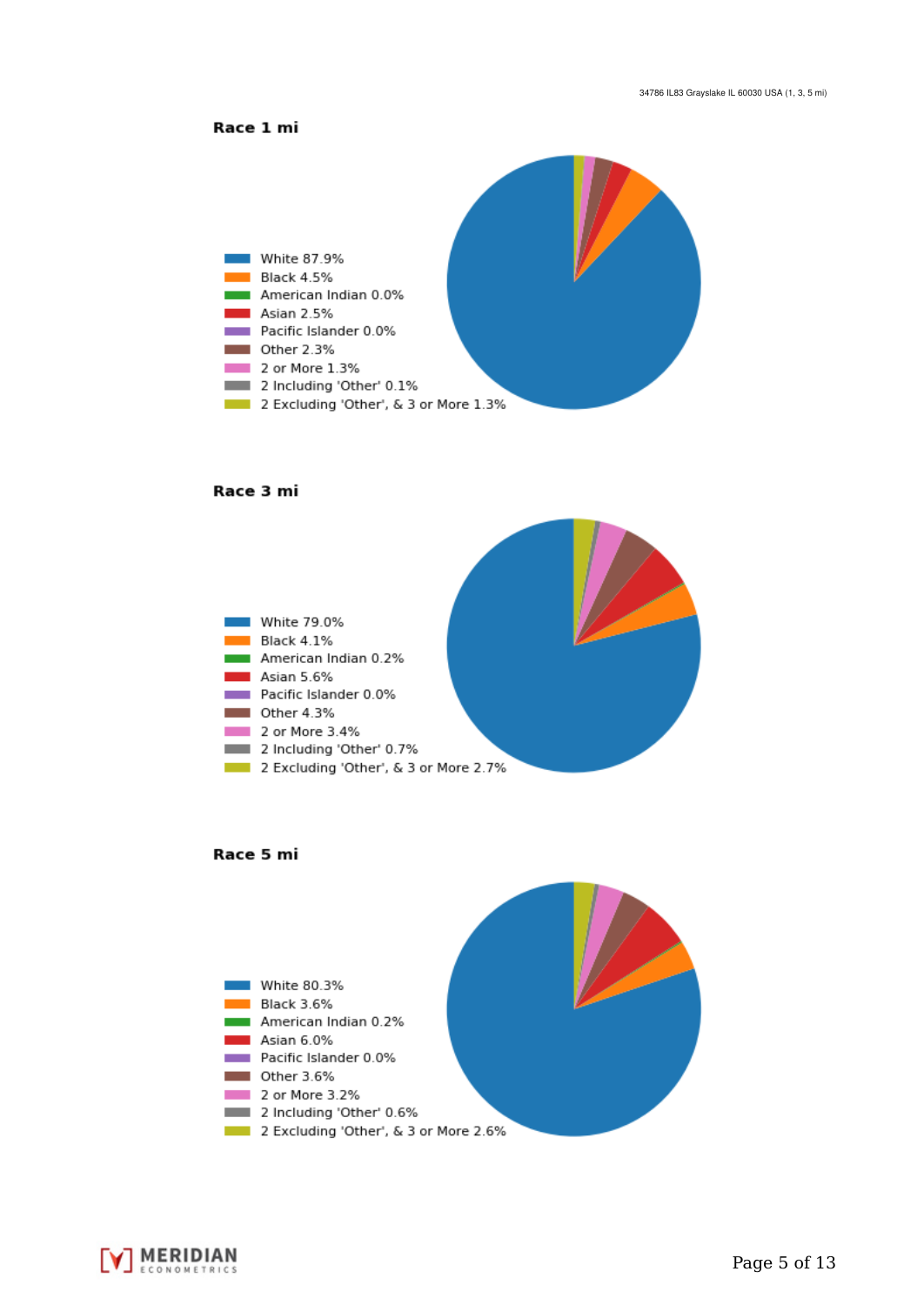### Edu 1 mi



#### Edu 3 mi







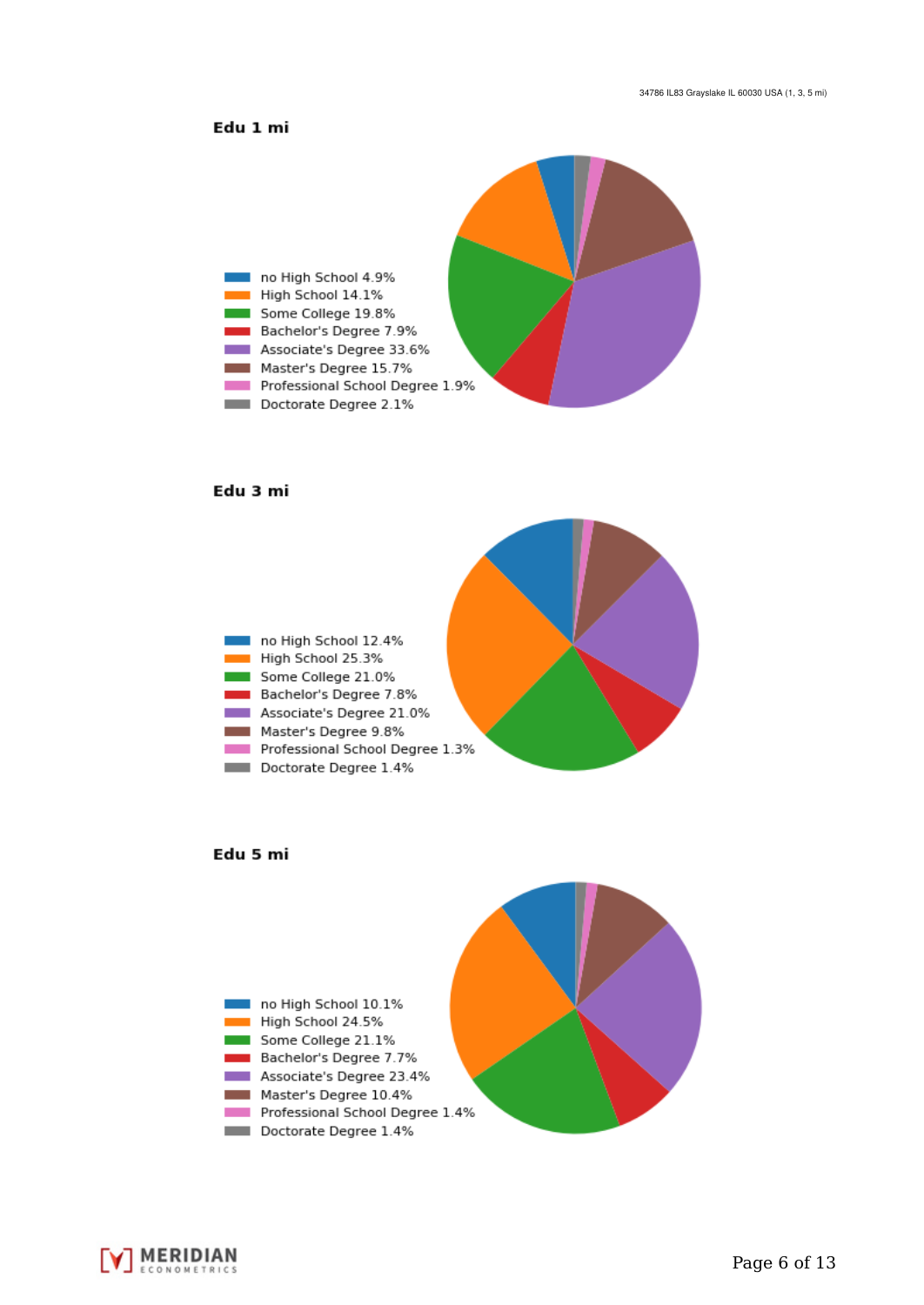|                                              |              |                 | 34786 IL83 Grayslake IL 60030 USA (1, 3, 5 mi) |
|----------------------------------------------|--------------|-----------------|------------------------------------------------|
| General                                      | 1 mi         | 3 mi            | 5 mi                                           |
| <b>Target Market</b>                         | 6,146        | 74,692          | 141,078                                        |
| <b>Total Population</b>                      | 6,146        | 74,692          | 141,078                                        |
| <b>Total Households</b>                      | 2,144        | 24,450          | 48,107                                         |
| Median Household Income                      | 94,267       | 80,359          | 86,618                                         |
| Median Age                                   | 39           | 37              | 39                                             |
| Median Age Male<br>Median Age Female         | 37<br>41     | 35<br>38        | 37<br>40                                       |
|                                              |              |                 |                                                |
| Age By Sex                                   | 1 mi         | 3 mi            | 5 mi                                           |
| <b>Total Male</b><br>(M) under 5             | 2,904<br>250 | 38,144<br>2,718 | 71,045<br>4,855                                |
| (M) 5 to 9                                   | 177          | 2,772           | 5,064                                          |
| (M) 10 to 14                                 | 255          | 2,812           | 5,445                                          |
| (M) 15 to 17                                 | 114          | 2,061           | 3,697                                          |
| (M) 18 and 19                                | 77           | 1,084           | 2,209                                          |
| (M) 20                                       | 37           | 635             | 1,113                                          |
| (M) 21                                       | 63           | 613             | 1,154                                          |
| (M) 22 to 24                                 | 180          | 2,063           | 3,434                                          |
| (M) 25 to 29                                 | 84           | 2,175           | 3,763                                          |
| (M) 30 to 34                                 | 148          | 2,559           | 4,350                                          |
| (M) 35 to 39                                 | 226          | 2,817           | 4,713                                          |
| (M) 40 to 44                                 | 170          | 2,630           | 5,005                                          |
| (M) 45 to 49                                 | 261          | 3,146           | 5,544                                          |
| (M) 50 to 54                                 | 239          | 2,595           | 5,410                                          |
| (M) 55 to 59                                 | 225          | 2,516           | 4,699                                          |
| (M) 60 and 61                                | 76           | 854             | 1,722                                          |
| (M) 62 to 64                                 | 84           | 917             | 1,943                                          |
| (M) 65 and 66<br>(M) 67 to 69                | 28<br>24     | 584<br>571      | 1,285<br>1,338                                 |
| (M) 70 to 74                                 | 88           | 742             | 1,754                                          |
| (M) 75 to 79                                 | 46           | 609             | 1,154                                          |
| (M) 80 to 84                                 | 34           | 347             | 741                                            |
| (M) 85 and older                             | 19           | 325             | 654                                            |
| <b>Total Female</b>                          | 3,241        | 36,548          | 70,033                                         |
| (F) under 5                                  | 176          | 2,365           | 4,452                                          |
| (F) 5 to 9                                   | 174          | 2,644           | 4,745                                          |
| (F) 10 to 14                                 | 239          | 2,869           | 5,319                                          |
| (F) 15 to 17                                 | 170          | 1,737           | 3,313                                          |
| (F) 18 and 19                                | 176          | 1,005           | 1,796                                          |
| (F) 20                                       | $75\,$       | 598             | 1,009                                          |
| (F) 21                                       | 48           | 426             | 750                                            |
| (F) 22 to 24                                 | 80           | 1,423           | 2,653                                          |
| (F) 25 to 29                                 | 49           | 1,850           | 3,591                                          |
| (F) 30 to 34                                 | 173          | 2,521           | 4,375                                          |
| (F) 35 to 39<br>(F) 40 to 44                 | 224<br>260   | 2,322<br>3,098  | 4,413<br>5,373                                 |
| (F) 45 to 49                                 | 350          | 2,803           | 5,621                                          |
| (F) 50 to 54                                 | 315          | 2,719           | 5,633                                          |
| (F) 55 to 59                                 | 216          | 2,445           | 4,782                                          |
| (F) 60 and 61                                | 92           | 801             | 1,660                                          |
| (F) 62 to 64                                 | 71           | 1,097           | 2,272                                          |
| (F) 65 and 66                                | $15\,$       | 568             | 1,350                                          |
| (F) 67 to 69                                 | 41           | 757             | 1,604                                          |
| (F) 70 to 74                                 | 120          | 689             | 1,682                                          |
| (F) 75 to 79                                 | 88           | 811             | 1,605                                          |
| (F) 80 to 84                                 | 52           | 497             | 1,019                                          |
| (F) 85 and older                             | 39           | 500             | 1,019                                          |
| <b>Household Income</b>                      | 1 mi         | 3 mi            | 5 mi                                           |
| Less than \$10,000                           | 67           | 781             | 1,324                                          |
| \$10,000 to \$14,999                         | 50           | 598             | 1,124                                          |
| \$15,000 to \$19,999                         | 45           | 695             | 1,199                                          |
| \$20,000 to \$24,999                         | 41           | 846             | 1,451                                          |
| \$25,000 to \$29,999                         | 37<br>36     | 518<br>767      | 1,196                                          |
| \$30,000 to \$34,999<br>\$35,000 to \$39,999 | 44           | 745             | 1,664<br>1,683                                 |
| \$40,000 to \$44,999                         | 102          | 1,091           | 1,916                                          |
| \$45,000 to \$49,999                         | 89           | 1,042           | 1,934                                          |
| \$50,000 to \$59,999                         | 61           | 1,737           | 3,584                                          |
| \$60,000 to \$74,999                         | 250          | 2,847           | 5,457                                          |
| \$75,000 to \$99,999                         | 269          | 3,863           | 7,032                                          |
| \$100,000 to \$124,999                       | 301          | 3,197           | 6,033                                          |
| \$125,000 to \$149,999                       | 189          | 1,911           | 3,888                                          |
| \$150,000 to \$199,999                       | 302          | 2,231           | 4,880                                          |
| \$200,000 or More                            | 262          | 1,580           | 3,740                                          |

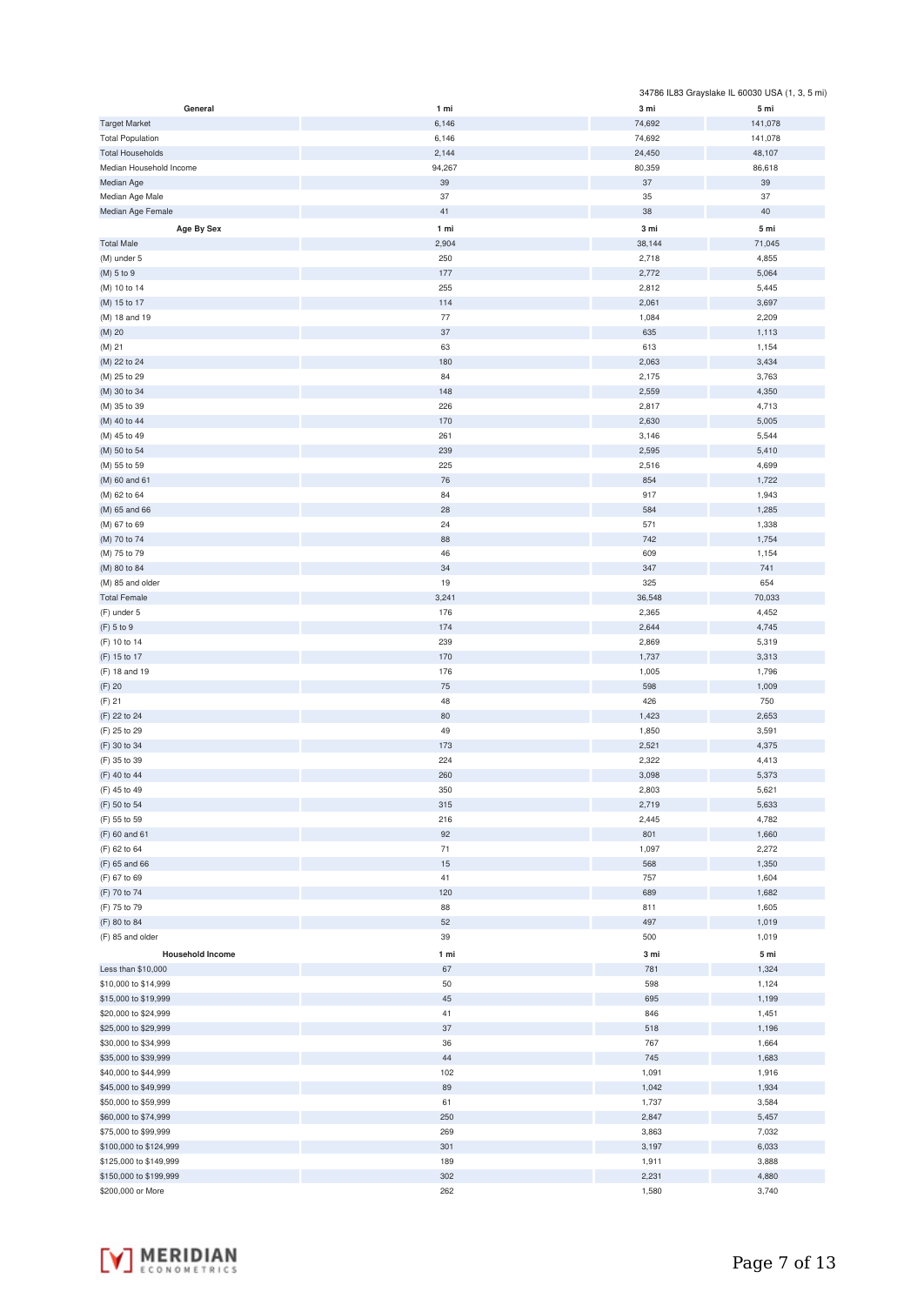|                                                   |                           |                      | 34786 IL83 Grayslake IL 60030 USA (1, 3, 5 mi) |
|---------------------------------------------------|---------------------------|----------------------|------------------------------------------------|
| Race                                              | 1 mi                      | 3 mi                 | 5 mi                                           |
| <b>White Alone</b>                                | 5,477                     | 61,090               | 117,042                                        |
| Black or African American Alone                   | 283                       | 3,134                | 5,181                                          |
| American Indian and Alaska Native Alone           | $\mathsf{O}\xspace$       | 176                  | 234                                            |
| Asian Alone                                       | 156                       | 4,366                | 8,687                                          |
| Native Hawaiian and Other Pacific Islander Alone  | $\mathbf 0$               | $\mathbf 1$<br>3,302 | 18<br>5,233                                    |
| Some Other Race Alone<br>Two or More Races        | 145<br>84                 | 2,622                | 4,684                                          |
| Two Races Including Some Other Race               | $\overline{4}$            | 515                  | 905                                            |
| Two Races Excluding Some Other Race, and Three or |                           |                      |                                                |
| More Races                                        | 80                        | 2,107                | 3,779                                          |
| Hispanic / Latino                                 | 1 mi                      | 3 mi                 | 5 mi                                           |
| Not Hispanic or Latino                            | 5,513                     | 54,112               | 109,003                                        |
| Hispanic or Latino                                | 633                       | 20,579               | 32,074                                         |
| <b>Marital Status</b>                             | 1 mi                      | 3 mi                 | 5 mi                                           |
| Population 15 years and older                     | 4,877                     | 58,512               | 111,198                                        |
| Male 15 years and older                           | 2,223                     | 29,842               | 55,681                                         |
| (M) Never Married                                 | 602                       | 10,613               | 18,725                                         |
| (M) Now Married                                   | 1,433                     | 16,248               | 31,684                                         |
| (M) Married, Spouse Present                       | 1,403                     | 15,054               | 29,920                                         |
| (M) Married, Spouse Absent                        | 29<br>17                  | 1,195<br>322         | 1,763<br>467                                   |
| (M) Separated<br>(M) Other                        | 13                        | 873                  | 1,297                                          |
| (M) Widowed                                       | 79                        | 726                  | 1,169                                          |
| (M) Divorced                                      | 109                       | 2,254                | 4,104                                          |
| Female 15 years and older                         | 2,654                     | 28,670               | 55,517                                         |
| (F) Never Married                                 | 712                       | 7,846                | 14,730                                         |
| (F) Now Married                                   | 1,540                     | 15,889               | 31,016                                         |
| (F) Married, Spouse Present                       | 1,412                     | 14,681               | 29,106                                         |
| (F) Married, Spouse Absent                        | 128                       | 1,207                | 1,910                                          |
| (F) Separated                                     | 71                        | 447                  | 688                                            |
| (F) Other                                         | 57                        | 760                  | 1,222                                          |
| (F) Widowed                                       | 174                       | 1,754                | 3,647                                          |
| (F) Divorced                                      | 228                       | 3,181                | 6,124                                          |
| <b>Home Value</b>                                 | 1 mi                      | 3 mi                 | 5 mi                                           |
| <b>Total Owner Occupied Housing Units</b>         | 1,782                     | 18,911               | 37,995                                         |
| Less than \$10,000                                | 5                         | 280                  | 493                                            |
| \$10,000 to \$14,999<br>\$15,000 to \$19,999      | $\mathsf{O}\xspace$<br>8  | 30<br>136            | 130<br>210                                     |
| \$20,000 to \$24,999                              | $\mathbf{1}$              | 22                   | 39                                             |
| \$25,000 to \$29,999                              | $\mathsf{O}\xspace$       | 52                   | 90                                             |
| \$30,000 to \$34,999                              | $\mathsf{O}\xspace$       | 16                   | 45                                             |
| \$35,000 to \$39,999                              | $\pmb{0}$                 | 21                   | 41                                             |
| \$40,000 to \$49,999                              | $\mathsf{O}\xspace$       | 93                   | 177                                            |
| \$50,000 to \$59,999                              | $\mathsf 0$               | 258                  | 412                                            |
| \$60,000 to \$69,999                              |                           | 181                  | 393                                            |
| \$70,000 to \$79,999                              | 17                        | 536                  | 829                                            |
| \$80,000 to \$89,999                              | $\ensuremath{\mathsf{3}}$ | 649                  | 1,036                                          |
| \$90,000 to \$99,999                              | $\mathbf{1}$              | 704                  | 1,179                                          |
| \$100,000 to \$124,999                            | 67                        | 2,038                | 3,690                                          |
| \$125,000 to \$149,999                            | 107                       | 2,025                | 3,856                                          |
| \$150,000 to \$174,999                            | 226                       | 2,519<br>2,028       | 4,682                                          |
| \$175,000 to \$199,999<br>\$200,000 to \$249,999  | 177<br>539                | 2,955                | 3,623<br>6,007                                 |
| \$250,000 to \$299,999                            | 342                       | 2,087                | 4,559                                          |
| \$300,000 to \$399,999                            | 192                       | 1,565                | 4,188                                          |
| \$400,000 to \$499,999                            | 42                        | 423                  | 1,237                                          |
| \$500,000 to \$749,999                            | 33                        | 205                  | 837                                            |
| \$750,000 to \$999,999                            | 15                        | 18                   | 88                                             |
| \$1,000,000 or More                               | $\overline{7}$            | 69                   | 153                                            |
|                                                   |                           |                      |                                                |
| <b>Public Assistance</b>                          | 1 mi                      | 3 mi                 | 5 mi                                           |
| <b>Total Households</b>                           | 2,144                     | 24,450               | 48,107                                         |
| With Public Assistance Income                     | 8                         | 317                  | 654                                            |
| No Public Assistance Income                       | 2,135                     | 24,132               | 47,452                                         |
| <b>Housing Tenure</b>                             | 1 mi                      | 3 mi                 | 5 mi                                           |
| <b>Total Housing Units</b>                        | 2,144                     | 24,450               | 48,107                                         |
| Owner Occupied                                    | 1,782                     | 18,911               | 37,995                                         |
| <b>Renter Occupied</b>                            | 361                       | 5,538                | 10,111                                         |
| <b>Vehicles Available</b>                         | 1 mi                      | 3 mi                 | 5 mi                                           |
| <b>Total Vehicles</b>                             | 4,262                     | 49,026               | 96,263                                         |

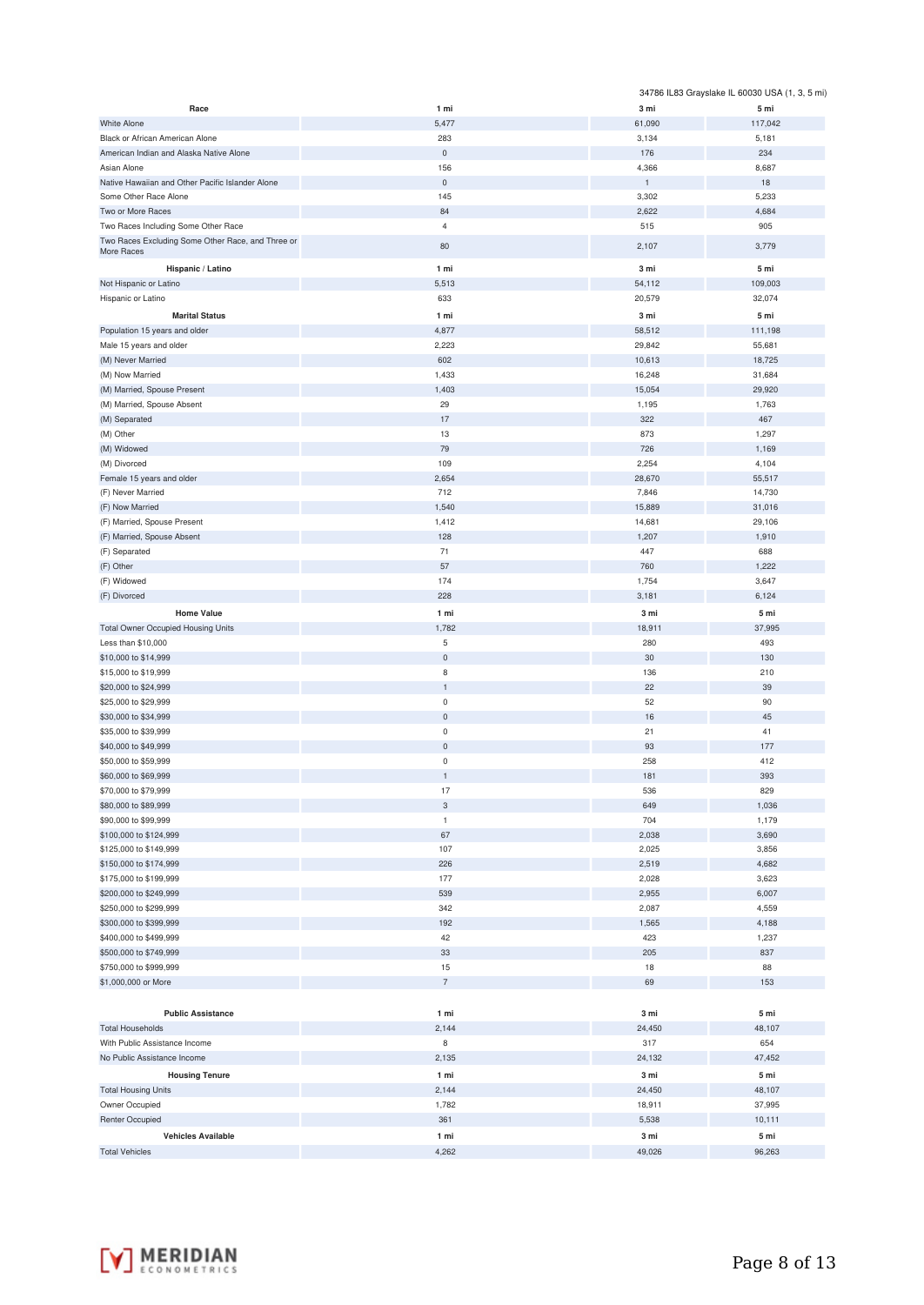|                                                                                               |                           |                | 34786 IL83 Grayslake IL 60030 USA (1, 3, 5 mi) |
|-----------------------------------------------------------------------------------------------|---------------------------|----------------|------------------------------------------------|
| <b>Education by Sex</b>                                                                       | 1 mi                      | 3 mi           | 5 mi                                           |
| Population 25 years and older                                                                 | 3,856                     | 46,866         | 90,071                                         |
| Male 25 years and older                                                                       | 1,751                     | 23,386         | 44,074                                         |
| (M) No Schooling Completed                                                                    | 10                        | 454            | 639                                            |
| (M) Nursery to 4th Grade                                                                      | 6                         | 185            | 269                                            |
| (M) 5th and 6th Grade                                                                         | $\mathbf 0$               | 652            | 821                                            |
| (M) 7th and 8th Grade                                                                         | $\mathsf 0$               | 439            | 700                                            |
| (M) 9th Grade                                                                                 | 26                        | 349            | 523                                            |
| (M) 10th Grade                                                                                | 5                         | 242            | 334                                            |
| (M) 11th Grade                                                                                | $\overline{c}$            | 515            | 746                                            |
| (M) 12th Grade, No Diploma                                                                    | 25                        | 359            | 778                                            |
| (M) High School Graduate, Ged, or Alternative                                                 | 239                       | 6,074          | 10,962                                         |
| (M) Some College, Less than 1 Year                                                            | 135                       | 1,442          | 2,964                                          |
| (M) Some College, 1 or More Years, No Degree                                                  | 239                       | 3,102          | 5,881                                          |
| (M) Associate's Degree                                                                        | 117                       | 1,727          | 3,254                                          |
| (M) Bachelor's Degree                                                                         | 626                       | 4,843          | 10,302                                         |
| (M) Master's Degree                                                                           | 227                       | 2,198          | 4,243                                          |
| (M) Professional School Degree                                                                | 57                        | 418            | 832                                            |
| (M) Doctorate Degree                                                                          | 38                        | 387            | 827                                            |
| Female 25 years and older                                                                     | 2,105                     | 23,480         | 45,997                                         |
| (F) No Schooling Completed                                                                    | 20                        | 336            | 603                                            |
| (F) Nursery to 4th Grade                                                                      | 15                        | 193            | 320                                            |
| (F) 5th and 6th Grade                                                                         | $\mathbf{1}$              | 593            | 834                                            |
| (F) 7th and 8th Grade                                                                         | 8                         | 405            | 599                                            |
| (F) 9th Grade                                                                                 | 24                        | 248            | 397                                            |
| (F) 10th Grade                                                                                | 17                        | 217            | 430                                            |
| (F) 11th Grade                                                                                | $\mathsf 0$               | 229            | 410                                            |
| (F) 12th Grade, No Diploma                                                                    | 32                        | 386            | 667                                            |
| (F) High School Graduate, Ged, or Alternative                                                 | 304                       | 5,776          | 11,113                                         |
| (F) Some College, Less than 1 Year                                                            | 142                       | 1,899          | 3,483                                          |
| (F) Some College, 1 or More Years, No Degree                                                  | 248                       | 3,387          | 6,670                                          |
| (F) Associate's Degree                                                                        | 186                       | 1,948          | 3,701                                          |
| (F) Bachelor's Degree                                                                         | 670                       | 5,022          | 10,743                                         |
| (F) Master's Degree                                                                           | 379                       | 2,401          | 5,110                                          |
| (F) Professional School Degree                                                                | 17                        | 188            | 464                                            |
| (F) Doctorate Degree                                                                          | 43                        | 254            | 453                                            |
| Occupation                                                                                    | 1 mi                      | 3 mi           | 5 mi                                           |
| Agriculture, Forestry, Fishing and Hunting, and Mining                                        | $\ensuremath{\mathsf{3}}$ | 109            | 269                                            |
| Agriculture, Forestry, Fishing and Hunting                                                    | 3                         | 105            | 260                                            |
| Mining, Quarrying, and Oil and Gas Extraction                                                 | $\mathbf 0$               | $\overline{4}$ | $\boldsymbol{9}$                               |
| Construction                                                                                  | 92                        | 2,427          | 4,428                                          |
| Manufacturing                                                                                 | 463                       | 6,479          | 12,376                                         |
| <b>Wholesale Trade</b>                                                                        | 232                       | 1,677          | 3,115                                          |
| Retail Trade                                                                                  | 298                       | 4,924          | 9,435                                          |
| Transportation and Warehousing, and Utilities                                                 | 127                       | 1,653          | 2,881                                          |
| Transportation and Warehousing                                                                | 124                       | 1,529          | 2,649                                          |
| Utilities                                                                                     | 3                         | 124            | 232                                            |
| Information                                                                                   | 43                        | 549            | 1,094                                          |
| Finance and Insurance, and Real Estate and Rental<br>and Leasing                              | 357                       | 2,772          | 5,476                                          |
| Finance and Insurance                                                                         | 331                       | 2,300          | 4,414                                          |
| Real Estate and Rental and Leasing                                                            | 26                        | 472            | 1,062                                          |
| Professional, Scientific, and Management, And<br>Administrative and Waste Management Services | 318                       | 4,565          | 8,527                                          |
| Professional, Scientific, and Technical Services                                              | 234                       | 2,288          | 4,384                                          |
| Management of Companies and Enterprises                                                       | 5                         | 100            | 178                                            |
| Administrative and Support and Waste Management<br>Services                                   | 78                        | 2,177          | 3,965                                          |
| Educational Services, and Health Care and Social<br>Assistance                                | 835                       | 7,321          | 14,110                                         |
| <b>Educational Services</b>                                                                   | 372                       | 3,357          | 6,485                                          |
| Health Care and Social Assistance                                                             | 463                       | 3,963          | 7,624                                          |
| Arts, Entertainment, and Recreation, and<br>Accommodation and Food Services                   | 299                       | 3,533          | 5,952                                          |
| Arts, Entertainment, and Recreation                                                           | 124                       | 1,041          | 1,937                                          |
| Accommodation and Food Services                                                               | 175                       | 2,493          | 4,016                                          |
| Other Services, Except Public Administration                                                  | 108                       | 1,535          | 2,909                                          |
| <b>Public Administration</b>                                                                  | 64                        | 1,025          | 1,962                                          |

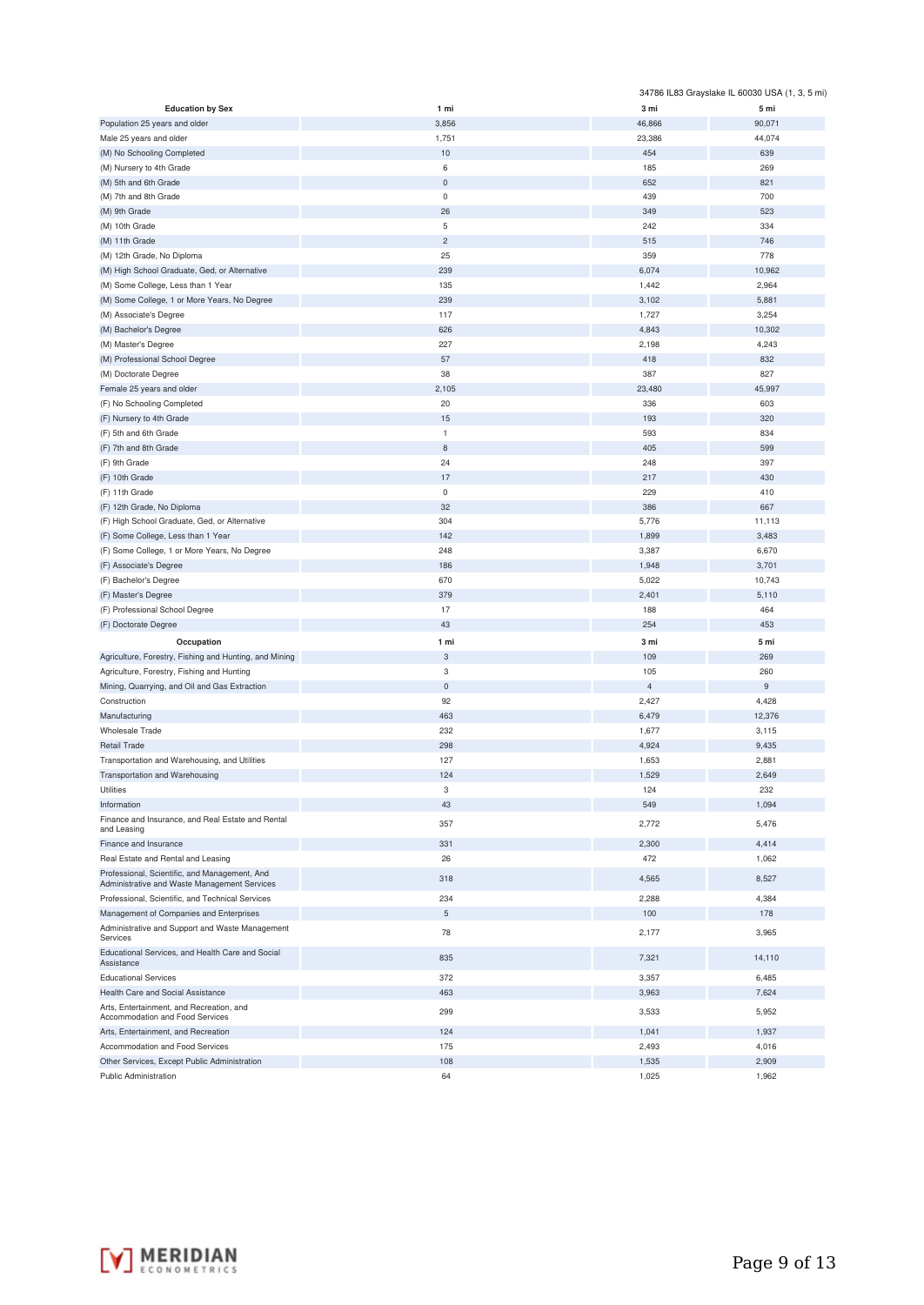|                                             | 34786 IL83 Grayslake IL 60030 USA |
|---------------------------------------------|-----------------------------------|
| Scope                                       | 1 mi                              |
| <b>Target Market</b>                        | 6,146                             |
| <b>Total Population</b>                     | 6,146                             |
| <b>Total Households</b>                     | 2,144                             |
| Median Household Income                     | 94,267                            |
| Median Age                                  | 39                                |
| Median Age Male                             | 37                                |
| Median Age Female                           | 41                                |
| ---------------- AGE BY SEX --------------- |                                   |
| <b>Total Male</b>                           | 2,904                             |
| (M) under 5                                 | 250                               |
| (M) 5 to 9                                  | 177                               |
| (M) 10 to 14                                | 255                               |
| (M) 15 to 17                                | 114                               |
| (M) 18 and 19                               | $77\,$                            |
| (M) 20                                      | 37                                |
| (M) 21                                      | 63                                |
| (M) 22 to 24                                | 180                               |
| (M) 25 to 29                                | 84                                |
| (M) 30 to 34                                | 148                               |
| (M) 35 to 39                                | 226                               |
| (M) 40 to 44                                | 170                               |
| (M) 45 to 49                                | 261                               |
| (M) 50 to 54                                | 239                               |
| (M) 55 to 59                                | 225                               |
| (M) 60 and 61                               | 76                                |
| (M) 62 to 64                                | 84                                |
| (M) 65 and 66                               | 28                                |
| (M) 67 to 69                                | 24                                |
| (M) 70 to 74                                | 88                                |
| (M) 75 to 79                                | 46                                |
| (M) 80 to 84                                | 34                                |
| (M) 85 and older                            | 19                                |
| <b>Total Female</b>                         | 3,241                             |
| (F) under 5                                 | 176                               |
| (F) 5 to 9                                  | 174                               |
| (F) 10 to 14                                | 239                               |
| (F) 15 to 17                                | 170                               |
| (F) 18 and 19                               | 176                               |
| (F) 20                                      | 75                                |
| $(F)$ 21                                    | 48                                |
| (F) 22 to 24                                | 80                                |
| (F) 25 to 29                                | 49                                |
| (F) 30 to 34                                | 173                               |
| (F) 35 to 39                                | 224                               |
| (F) 40 to 44                                | 260                               |
| (F) 45 to 49                                | 350                               |
| (F) 50 to 54                                | 315                               |
| (F) 55 to 59                                | 216                               |
| (F) 60 and 61                               | 92                                |
| (F) 62 to 64                                | $71\,$                            |
| (F) 65 and 66                               | $15$                              |
| (F) 67 to 69                                | $41\,$                            |
| (F) 70 to 74                                | 120                               |
| (F) 75 to 79                                | 88                                |
| (F) 80 to 84                                | 52                                |
| (F) 85 and older                            | 39                                |
| ------------- HOUSEHOLD INCOME ------------ |                                   |
| Less than \$10,000                          | 67                                |
| \$10,000 to \$14,999                        | 50                                |
| \$15,000 to \$19,999                        | 45                                |
| \$20,000 to \$24,999                        | $41\,$                            |
| \$25,000 to \$29,999                        | 37                                |
| \$30,000 to \$34,999                        | 36                                |
| \$35,000 to \$39,999                        | $44\,$                            |
| \$40,000 to \$44,999                        | 102                               |
| \$45,000 to \$49,999                        | 89                                |
| \$50,000 to \$59,999                        | 61                                |
| \$60,000 to \$74,999                        | 250                               |
| \$75,000 to \$99,999                        | 269                               |
| \$100,000 to \$124,999                      | 301                               |
| \$125,000 to \$149,999                      | 189                               |
| \$150,000 to \$199,999                      | 302                               |
| \$200,000 or More                           | 262                               |
| ------------------- RACE -----------------  |                                   |

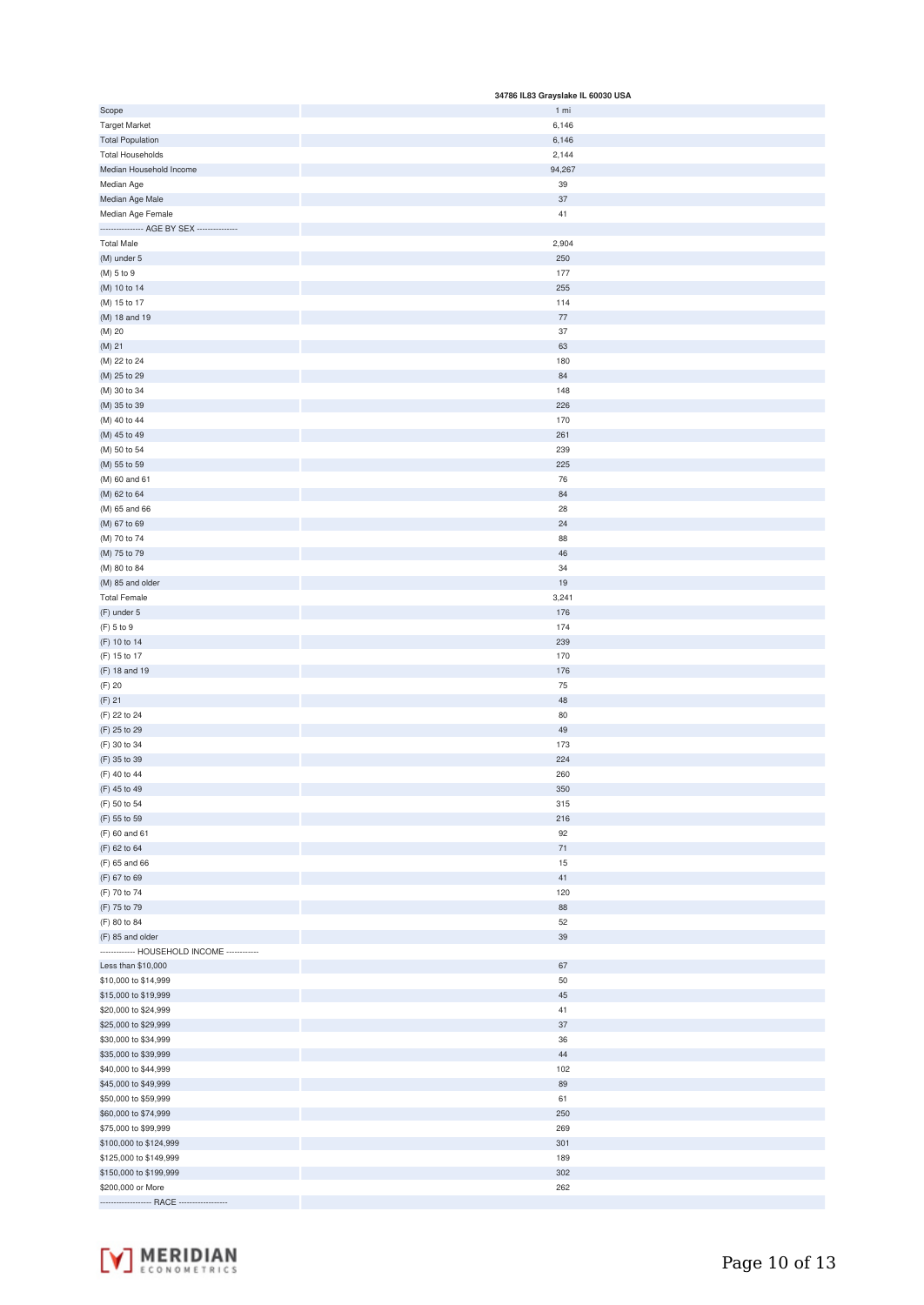|                                                   | 34786 IL83 Grayslake IL 60030 USA |
|---------------------------------------------------|-----------------------------------|
| White Alone                                       | 5,477                             |
| Black or African American Alone                   | 283                               |
| American Indian and Alaska Native Alone           | $\mathsf{O}\xspace$               |
| Asian Alone                                       | 156                               |
| Native Hawaiian and Other Pacific Islander Alone  | $\mathsf 0$                       |
| Some Other Race Alone                             | 145                               |
| Two or More Races                                 | 84                                |
| Two Races Including Some Other Race               | $\overline{4}$                    |
| Two Races Excluding Some Other Race, and Three or | 80                                |
| More Races                                        |                                   |
| ------------ HISPANIC / LATINO ------------       |                                   |
| Not Hispanic or Latino                            | 5,513                             |
| Hispanic or Latino                                | 633                               |
| -------------- MARITAL STATUS -------------       |                                   |
| Population 15 years and older                     | 4,877                             |
| Male 15 years and older                           | 2,223                             |
| (M) Never Married                                 | 602                               |
| (M) Now Married                                   | 1,433                             |
|                                                   |                                   |
| (M) Married, Spouse Present                       | 1,403                             |
| (M) Married, Spouse Absent                        | 29                                |
| (M) Separated                                     | 17                                |
| (M) Other                                         | 13                                |
| (M) Widowed                                       | 79                                |
| (M) Divorced                                      | 109                               |
| Female 15 years and older                         | 2,654                             |
| (F) Never Married                                 | 712                               |
| (F) Now Married                                   | 1,540                             |
| (F) Married, Spouse Present                       | 1,412                             |
| (F) Married, Spouse Absent                        | 128                               |
|                                                   |                                   |
| (F) Separated                                     | 71                                |
| (F) Other                                         | 57                                |
| (F) Widowed                                       | 174                               |
| (F) Divorced                                      | 228                               |
| --------------- HOME VALUE --------------         |                                   |
| <b>Total Owner Occupied Housing Units</b>         | 1,782                             |
| Less than \$10,000                                | $\sqrt{5}$                        |
| \$10,000 to \$14,999                              | $\mathsf{O}\xspace$               |
| \$15,000 to \$19,999                              | 8                                 |
| \$20,000 to \$24,999                              | $\overline{1}$                    |
|                                                   |                                   |
| \$25,000 to \$29,999                              | $\mathbf 0$                       |
| \$30,000 to \$34,999                              | $\mathbf 0$                       |
| \$35,000 to \$39,999                              | $\mathbf 0$                       |
| \$40,000 to \$49,999                              | $\mathsf{O}\xspace$               |
| \$50,000 to \$59,999                              | $\mathbf 0$                       |
| \$60,000 to \$69,999                              | $\mathbf{1}$                      |
| \$70,000 to \$79,999                              | 17                                |
| \$80,000 to \$89,999                              | 3                                 |
| \$90,000 to \$99,999                              | $\mathbf 1$                       |
| \$100,000 to \$124,999                            | 67                                |
| \$125,000 to \$149,999                            | 107                               |
|                                                   | 226                               |
| \$150,000 to \$174,999                            |                                   |
| \$175,000 to \$199,999                            | 177                               |
| \$200,000 to \$249,999                            | 539                               |
| \$250,000 to \$299,999                            | 342                               |
| \$300,000 to \$399,999                            | 192                               |
| \$400,000 to \$499,999                            | 42                                |
| \$500,000 to \$749,999                            | 33                                |
| \$750,000 to \$999,999                            | 15                                |
| \$1,000,000 or More                               | $\overline{\phantom{a}}$          |
|                                                   |                                   |
| <b>Total Households</b>                           | 2,144                             |
| With Public Assistance Income                     | 8                                 |
| No Public Assistance Income                       | 2,135                             |
|                                                   |                                   |
| -------------- HOUSING TENURE -------------       |                                   |
| <b>Total Housing Units</b>                        | 2,144                             |
| Owner Occupied                                    | 1,782                             |
| Renter Occupied                                   | 361                               |
| ------------ VEHICLES AVAILABLE -----------       |                                   |
| <b>Total Vehicles</b>                             | 4,262                             |
| ------------- EDUCATION BY SEX ------------       |                                   |
| Population 25 years and older                     | 3,856                             |
| Male 25 years and older                           | 1,751                             |
|                                                   |                                   |
| (M) No Schooling Completed                        | $10$                              |
| (M) Nursery to 4th Grade                          | 6                                 |
| (M) 5th and 6th Grade                             | $\mathsf{O}\xspace$               |

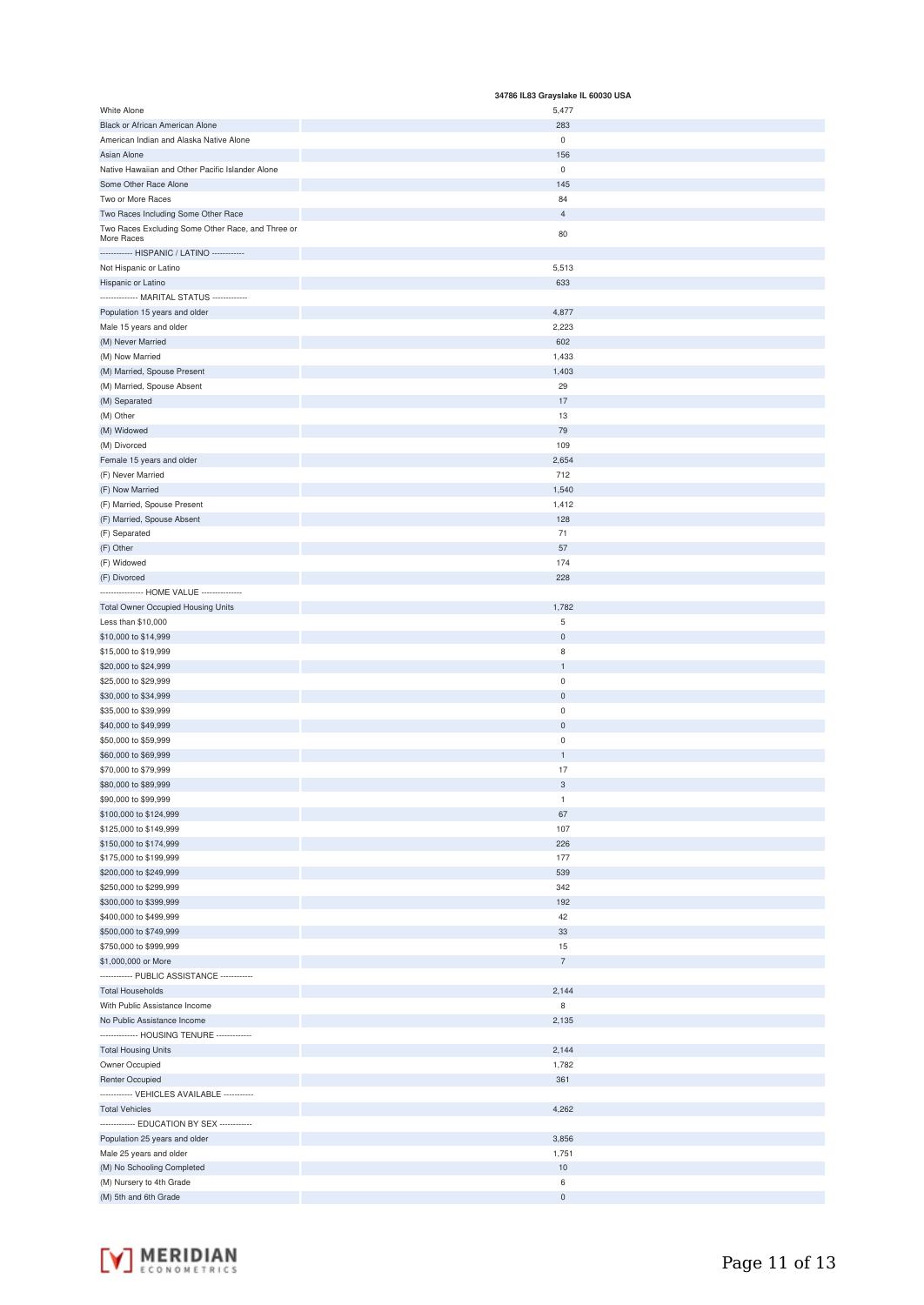|                                                                                               | 34786 IL83 Grayslake IL 60030 USA |
|-----------------------------------------------------------------------------------------------|-----------------------------------|
| (M) 7th and 8th Grade                                                                         | 0                                 |
| (M) 9th Grade                                                                                 | 26                                |
| (M) 10th Grade                                                                                | 5                                 |
| (M) 11th Grade                                                                                | $\overline{c}$                    |
| (M) 12th Grade, No Diploma                                                                    | 25                                |
| (M) High School Graduate, Ged, or Alternative                                                 | 239                               |
| (M) Some College, Less than 1 Year                                                            | 135                               |
| (M) Some College, 1 or More Years, No Degree                                                  | 239                               |
| (M) Associate's Degree                                                                        | 117                               |
| (M) Bachelor's Degree                                                                         | 626                               |
| (M) Master's Degree                                                                           | 227                               |
| (M) Professional School Degree                                                                | 57                                |
| (M) Doctorate Degree                                                                          | 38                                |
| Female 25 years and older                                                                     | 2,105                             |
| (F) No Schooling Completed                                                                    | 20                                |
| (F) Nursery to 4th Grade                                                                      | 15                                |
| (F) 5th and 6th Grade                                                                         | 1                                 |
| (F) 7th and 8th Grade                                                                         | 8                                 |
| (F) 9th Grade                                                                                 | 24                                |
| (F) 10th Grade                                                                                | 17                                |
| (F) 11th Grade                                                                                | $\mathsf 0$                       |
| (F) 12th Grade, No Diploma                                                                    | 32                                |
| (F) High School Graduate, Ged, or Alternative                                                 | 304                               |
| (F) Some College, Less than 1 Year                                                            | 142                               |
| (F) Some College, 1 or More Years, No Degree                                                  | 248                               |
| (F) Associate's Degree                                                                        | 186                               |
| (F) Bachelor's Degree                                                                         | 670                               |
| (F) Master's Degree                                                                           | 379                               |
| (F) Professional School Degree                                                                | 17                                |
| (F) Doctorate Degree                                                                          | 43                                |
| --------------- OCCUPATION ---------------                                                    |                                   |
| Agriculture, Forestry, Fishing and Hunting, and Mining                                        | $\ensuremath{\mathsf{3}}$         |
| Agriculture, Forestry, Fishing and Hunting                                                    | 3                                 |
| Mining, Quarrying, and Oil and Gas Extraction                                                 | $\mathsf{O}\xspace$               |
| Construction                                                                                  | 92                                |
| Manufacturing                                                                                 | 463                               |
| Wholesale Trade                                                                               | 232                               |
| <b>Retail Trade</b>                                                                           | 298                               |
| Transportation and Warehousing, and Utilities                                                 | 127                               |
| Transportation and Warehousing                                                                | 124                               |
| <b>Utilities</b>                                                                              | 3                                 |
| Information                                                                                   | 43                                |
| Finance and Insurance, and Real Estate and Rental<br>and Leasing                              | 357                               |
| Finance and Insurance                                                                         | 331                               |
| Real Estate and Rental and Leasing                                                            | 26                                |
| Professional, Scientific, and Management, And<br>Administrative and Waste Management Services | 318                               |
| Professional, Scientific, and Technical Services                                              | 234                               |
| Management of Companies and Enterprises                                                       | 5                                 |
| Administrative and Support and Waste Management<br>Services                                   | 78                                |
| Educational Services, and Health Care and Social<br>Assistance                                | 835                               |
| <b>Educational Services</b>                                                                   | 372                               |
| Health Care and Social Assistance                                                             | 463                               |
| Arts, Entertainment, and Recreation, and<br>Accommodation and Food Services                   | 299                               |
| Arts, Entertainment, and Recreation                                                           | 124                               |
| Accommodation and Food Services                                                               | 175                               |
| Other Services, Except Public Administration                                                  | 108                               |
| Public Administration                                                                         | 64                                |